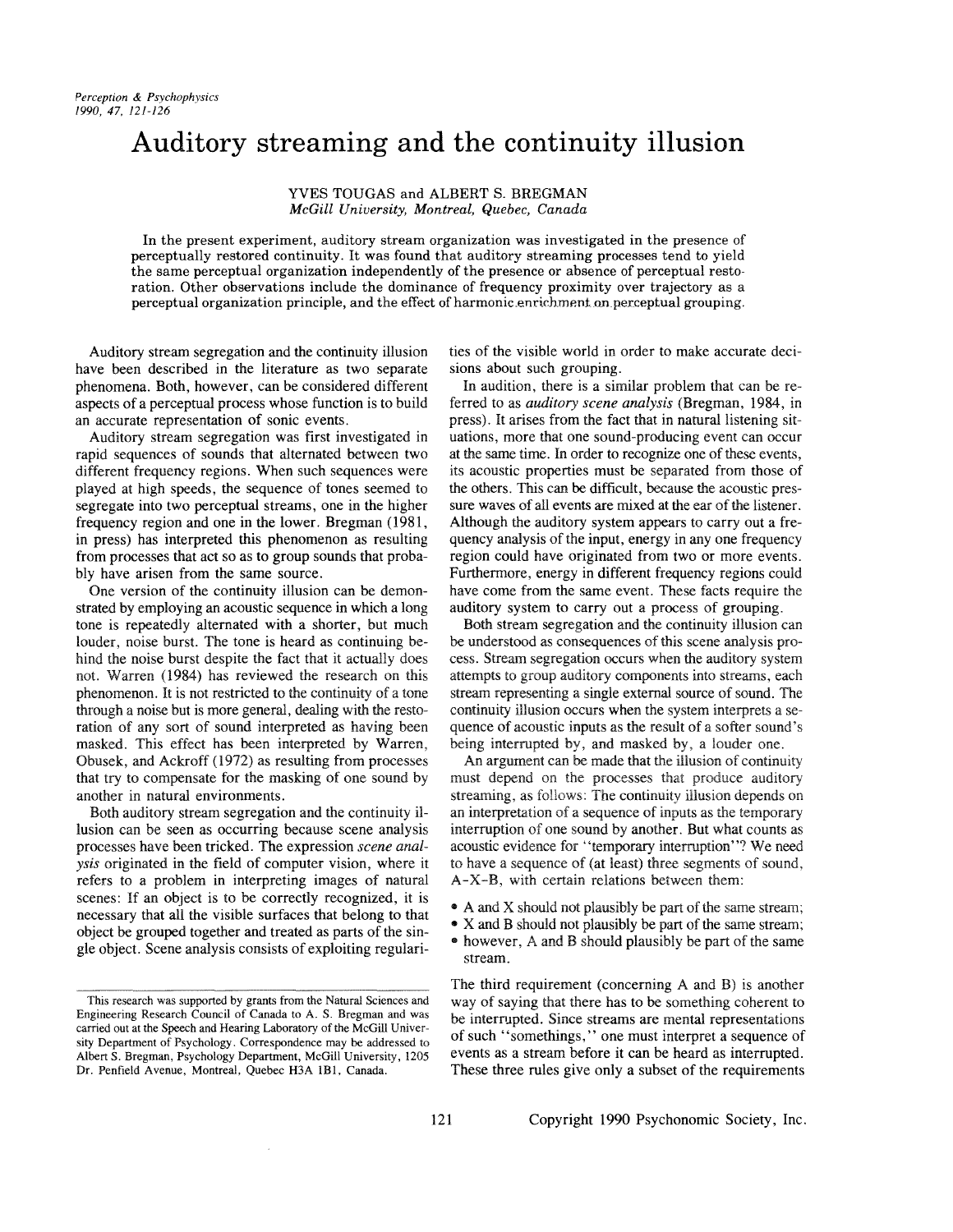# 122 TOUGAS AND BREGMAN

for hearing continuity. Continuity through interruption is a special form of stream integration that occurs when it is plausible to interpret A and B not only as part of the same stream (as the third rule states), but also as a single continuous event within that stream. There are additional requirements for this interpretation. They include the facts that there should be no audible offset of A or onset of B, that there should be auditory neural activity present during X that is acoustically appropriate to the event whose percept is being restored, and that the transitions from A to X and from X to B should not be interpretable as Event A's changing smoothly into an X or Event X's changing smoothly into a B. However, we do not wish to go into these additional requirements at this point (see Bregman, in press, chapter 3). We only wish to assert that the requirements for the continuity illusion include those for stream integration.

There are two empirical consequences to this assertion. Since stream cues are part of the "interruption" decision and not vice-versa, (1) stream cues should make a difference to continuity, and (2) continuity or discontinuity cues should not make a difference to streaming.

The first of these consequences was supported by the results of a study by Ciocca and Bregman (1987). Listeners heard a pure-tone glide continue through a noise burst, to the extent that the entering and exiting portions of the glide either were in the same frequency region or fell on a common trajectory. The second prediction is the object of the present experiment. We looked at auditory organization in a situation in which a noise burst acted to mask elements that were also sorted by stream segregation into two simultaneous perceptual streams. Ourmain question was whether or not the perceptual continuity process would interfere with or change the stream organization. Our stimulus consisted of variations of an "X pattern" involving two tonal glides, one ascending in frequency and one descending, such that they crossed at a midpoint (see Figure 1, part A).

In this stimulus, the organization into streams is first determined by a process that segregates simultaneous glides from one another if they are not parallel on log-



**Figure 1. The four riclmess conditions used in this experiment. The interval I could be filled by glides (asshown), silence, or noise.**

frequency coordinates and not harmonically spaced (Mc-Adams & Bregman, 1979). Once this has been done, the sequential grouping of the segregated glides can be based on two further principles of grouping. The first, called the *proximity principle,* groups tonal elements on the basis of proximity in frequency. This has been observed in many experiments involving stream segregation. With our stimulus, it could be expected to group the two higher parts of the glides into one streamand the two lower parts into a second stream, to createwhat we called the *bouncing* percept (as in Figure 2A). For example, one stream would consist of the first half of the descending glide and the second half of the ascending glide. The stream would appear to descend to the midfrequency point and then bounce up again.

The second influence on grouping, called the *trajectory principle*, is thought to group tonal components if they fall into a regular trajectory on frequency  $\times$  time coordinates (Ciocca & Bregman, 1987; Jones, 1976). This principle would be expected to keep the two halves of the descending glide together as a stream, and the two parts of the ascending glide together as a second stream, yieldingwhat we called the *crossing* percept. Since the meeting of the glides at the midpoint offered two choices for perceptual grouping, the final stream organization would result from the competition of these two principles, with one possibly dominating the other in particular situations.

**In** the present experiment, the richness of the glides relative to one another (defined by the number of harmonics of which the glide consisted) was manipulated in order to selectively reinforce either the bouncing or the crossing organization. Richness (harmonic structure) has been shown to affect the likelihood of perceiving *crossing* (Tougas & Bregman, 1985).

Perceived continuity was studied by manipulating the stimulus properties in the temporal interval where the two glides crossed. There were three conditions: continuous glides, noise burst, or silent gap. For the noise condition, a 200-msec noise burst replaced the middle section of the X pattern (Interval I in Figure 1) in order to induce the illusion of continuity at the strategic point where the perceptual systemhad to decide between following the trajectories (i.e., crossing) or staying in the same frequency range (i.e., bouncing). The silent gap condition simply involved a 200-msec interval of silence replacing the glides at the cross-over point.

On the basis of our analysis of the relations between auditory streaming and perceived continuity, we expected that auditory streaming processes should yield the same organization into streams, independently of the presence or absence of perceptual restoration.

# **METHOD**

#### Subjects

The listeners were 21 **young adults who** reported **normal hearing.**

### **Stimuli**

**The basic stimulus pattern was an X pattern consisting of two simultaneously gliding tones, one ascending and the other descend-**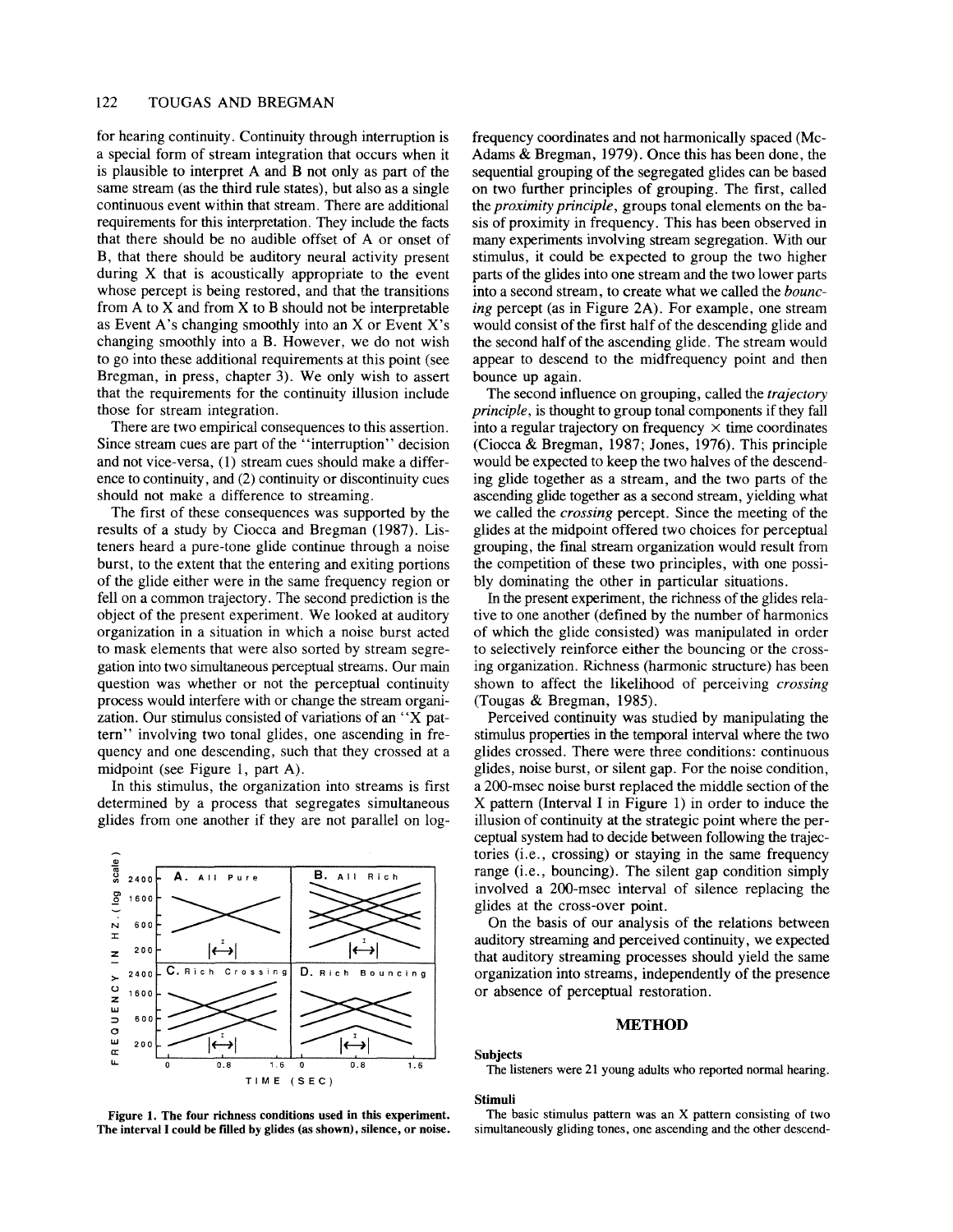ng, both traversing the same **frequency range in** 1.64 sec. **The richtess ofthe glides relative to one another was manipulated in order to yield the four richness conditions depicted in Figure 1. In two** Df **them,** all **the parts of the two glides were the same in richness. (By** *richness,* **we mean only to refer to the sound that occurs when three simultaneous partials** are **played.) The** *all-pure* **condition con**sisted of two pure-tone glides traversing the same two-octave fre**quency interval, between400 and** 1600 **Hz. This was the baseline condition, in which the cues for crossing and bouncing percepts were balanced. The** *all-rich* **condition consisted of two glides, one ascending and the other descending, each containing <sup>a</sup> set of three harmonics, the middle harmonic of which corresponded to the** sinusoidal glide **used in the pure-tone condition. The components of the ascending rich glide thus had** starting **frequencies of** 200, **400,** and **600 Hz** and **ending frequencies of 800, 1600,** and 2400 Hz, **the endpoints being reversed for the descending glide. In the allrich condition (as in the all-pure), the added harmonics did not favor either the crossing or bouncing percepts. Despite this, on the basis of previous studies (Deutsch, 1975; Tougas & Bregman, 1985; van Noorden,** *1975)* **the all-pure and all-rich conditions were expected** to produce **a preference for the bouncing percept.**

**In addition, two conditions were intended to affect the perceptual organization, promoting either the bouncing or the crossing percept. The** *rich-crossing* **condition consisted of an ascending rich glide (moving from** 200, **400, and 600 Hz to** 800, **1600, and** 2400 **Hz) accompanied by a descending pure-tone glide (moving from** 164)0 **to 400 Hz). This condition was expected to favor the crossing percept, because the two streams that would have to be** formed **to obtain this percept would be differentiated by number of harmonics. In previous studies** (Halpern, **1977; McAdams & Bregman, 1979; Tougas & Bregman, 1985), richness differences between** tones have been found to promote perceptual segregation. **Finally, there was a** *rich-bouncing* **condition, in which the upper half of the X pattern consisted of pure-tone glides (moving from** 1600 **down to** 800 **Hz and back up again) while the lower half of the X pattern consisted of rich glides (moving from** 200, 400, **and 600 Hz up to** 400, 800, **and** 1200 **Hz and back down again). This condition was expected to favor the bouncing percept, because the two streams that would be created to form this percept would be different in their harmonic richness.**

**The contents of the 200-msec interval, centered at the temporal point at which the glides crossed, was manipulated in order to yield the following three conditions: In the** *continuous* **interval, the glides were left intact. In the** *noise* **interval, the** glides **were deleted and replaced with a noise burst.** Finally, **inthe** *silence* **interval, the glides were replaced by silence. This last condition was meant as <sup>a</sup> control for the fact that the noise condition differed in two ways from the continuous condition, namely in the absence of glides and the presence of noise. A noise duration of** 200 **msecwas chosen as be**ing long enough **to induce an appreciably long restoration effect** without risking its loss. In **previous studies, it has** been **found** that subjects **can perceive tones as being continuous over 300-msec** breaks **(Dannenbring, 1976; Warren, Obusek, &** Ackroff, **1972). All the subjects from the present** study verbally reported perceiving **continuity when asked whether or not they heard the glides in the noise condition as being continuous (e.g., "with no** breaks **in the middle").**

**The glides were exponential changes in frequency, since these were expected to produce linear changes in perceived pitch. The** loudness of the rich tones was subjectively adjusted (by four per**sons) to equal that of the pure tones.**

#### **Procedure**

**As is shown in Figure 2,** one **can basically foresee two possible perceptual responses to <sup>a</sup> set ofsimultaneous glides** arranged **in the form of an X pattern. It could be heard as <sup>a</sup> rising glide (R), ac-**



**TIME**

**Figure** 2. Perceptual contours for the bouncing percepts (H = **<sup>a</sup> high glide** falling and then rising; **L <sup>a</sup> low glide** rising and **then** falling) and for the crossing percepts  $(R = a$  rising glide;  $\overline{F} = a$  falling glide).

companied by a falling glide (F)—that is, as the crossing percept. Alternatively, it could be heard as **the bouncing percept, consisting of <sup>a</sup> high glide falling, until** it reaches the midpoint and then **rising again (H), accompanied by <sup>a</sup> low glide rising to the midpoint and then falling again (L).**

**The subjects were shown the four contours of Figure <sup>2</sup> on four separate sheets of paper,** and **they received auditory demonstrations** to familiarize them with the sound of the four contours. They were given the **following instructions about the task: On each trial, they** would be presented with five repetitions of a standard sound, **followed 6** sec later by a comparison sound also cycled five times. **They would then be given 4.9** sec **to rate on <sup>a</sup> 7-point scale the clarity** of isolation of the standard sound when heard as part of the comparison sound. The four X patterns were used as comparison sounds. There were four standards for each trial. Each resembled, in a plausible manner, one of the four ways of hearing the comparison that are exemplified in Figure 2. For example, the H standard for the rich-crossing condition had a pure tone descending to the temporal midpoint and a rich tone ascending from that point, all components of the rich tone starting at the temporal midpoint. Whenever a change from rich to pure or vice versa was required, it took place at the temporal midpoint; this point, of course, was audible only in the continuous condition.

#### **Apparatus**

**The stimuli were synthesized digitally (at a 10-MHz** sampling rate) on **a PDP-1** 1/34 computer, using the MITSYN software package (Henke, **1980), low-pass** filtered at *5* kHz **at** output (48 dB/octave) **by <sup>a</sup>** Rockland Model **851 filter** (Butterworth), recorded on audiotape, and played to subjects diotically over TDH-49P headphones. **The intensity** of glides at playback was determined by setting **<sup>a</sup> pure** 800-Hz steady-state reference tone, synthesized at the same intensity as **<sup>a</sup> single** glide component and recorded **on the same tape, to 70 dBA. The** digitally synthesized narrow-band noise burst was **presented at about 80 dBA and had extremely** sharp cut-off edges outside **its** 200-2400 **Hz frequency range** (40-dB **attenuation at** 100 and 2500 Hz).

## RESULTS

The judgments of perceptual isolation of the four types of contours yielded scores ranging from <sup>1</sup> to 7, indicat-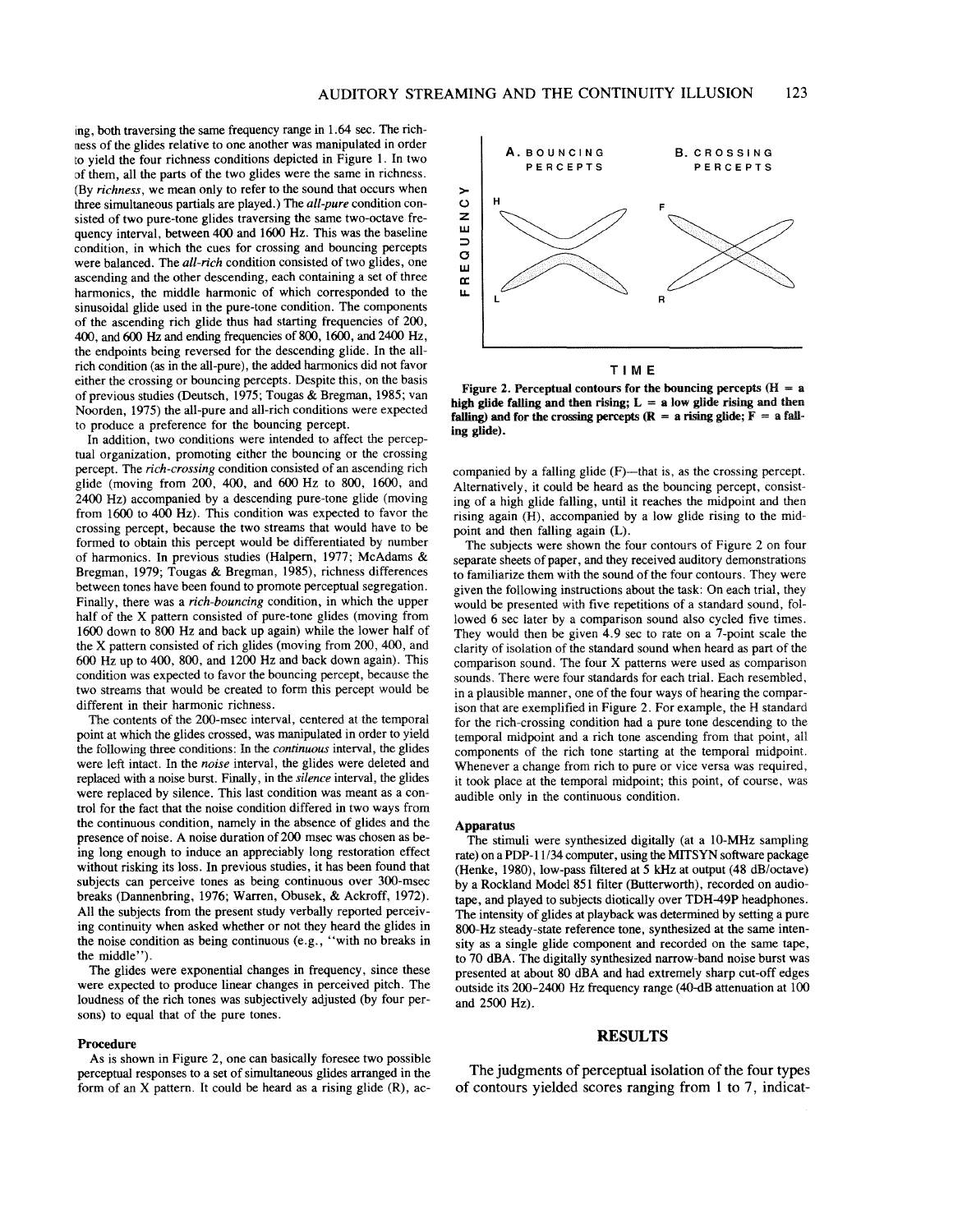| .<br>Mean Clarity Scores for Bouncing (B) and Crossing (C) Contours |                  |     |          |     |                      |     |                      |     |
|---------------------------------------------------------------------|------------------|-----|----------|-----|----------------------|-----|----------------------|-----|
| Interval Type                                                       | Type of Richness |     |          |     |                      |     |                      |     |
|                                                                     | All-Pure         |     | All-Rich |     | <b>Rich-Crossing</b> |     | <b>Rich-Bouncing</b> |     |
|                                                                     | в                |     | R        |     | в                    |     | R                    |     |
| Continuous                                                          | 5.3              | 3.3 | 4.3      | 3.4 | 2.0                  | 6.6 | 6.6                  | 2.7 |
| Silence                                                             | 5.7              | 3.0 | 5.3      | 3.6 | 3.6                  | 64  | 6.3                  | 2.4 |
| Noise                                                               | 5.2              | 2.7 | 5.0      | 3.4 | 2.7                  | 6.1 | 6.0                  | 3.0 |

**Table 1**

ing "very clearly not isolated" and "very clearly isolated," respectively. The differences between H and L standards and between R and F standards were not of interest, since such differences do not pertain to the identity of the trajectories into which the pattern has been decomposed, but only to their salience. Therefore, the scores from the two frequency-proximity standards (H and L) were averaged to yield a bouncing score, whereas the scores from the two trajectory standards  $(R \text{ and } F)$  were averaged to yield a crossing score. The mean scores for the different stimulus conditions are shown in Table 1. Generally speaking, the same pattern of results is seen for each of the three types of interval (i.e., for the three rows of the table).

The data of Table <sup>1</sup> were analyzed with a three-way ANOVA, with type of interval (continuous, silence, noise), type of glides (all-rich, all-pure, rich-crossing, rich-bouncing), and type of standard, or contour (crossing, bouncing), as factors. This revealed a very reliable main effect for contour  $[F(1,20) = 21.35, p < .0002]$ , showing that the bouncing contours were heard more readily than the crossing ones. The interaction of richness with contour was significant  $[F(3,60) = 112.46, p < .0001]$ , resulting from the fact that the bouncing contours were heard more easily than the crossing contours in all richness conditions except for the rich-crossing condition, where the reverse was true. Thus a strong tendency for the glides to cross was found only when one was rich and the other pure.

There were two significant interactions involving the type of interval, pointing to a small difference between the silent interval and the others. One of these was an interaction between interval type and contour type  $[F(2,40) =$ 5.86,  $p < .006$ , showing a small, but regular, enhancement of the bouncing effects in the silent interval. The other was an interaction between interval type and richness type  $[F(6, 120) = 2.94, p < .01]$ , showing that the silent interval produced slightly greater clarity of isolation for all the standards in the rich-crossing condition than in the other conditions. This small effect may have been due to the lack of complete randomization between trials in the experiment or to some unknown perceptual effect. In any case, the important results lie in the observation that, just as in the continuous and noise-filled intervals, the rich-crossing condition in the silence interval yielded crossing percepts that were still definitely more clearly isolated than the bouncing percepts; in other words, there was not much effect of interval on stream

formation. Finally, the three-way interaction between interval, richness, and contour type was marginally significant  $[F(6,120) = 2.42, p < .03]$ , showing that under the continuous interval, the rich-crossing condition tended to yield slightly better crossing effects.

In order further to describe the behavior of the different richness conditions under the three interval types, a twoway ANOVA was performed on a bouncing-superiority score (the dominance of the bouncing percept), obtained by subtracting the mean crossing score from the mean bouncing score in each interval  $\times$  richness condition for each subject. The mean **scores for** this measure are shown in Figure 3. They are expressed as a fraction of the maximum possible difference,  $+1$  indicating complete dominance of the bouncing percept and  $-1$  the opposite.

The main effect for richness, which was highly significant  $[F(3,60) = 110.3, p < .0001]$ , accounted for over 12% of the total variance. Paired comparisons using the Tukey test revealed that the rich-crossing condition produced clearer crossing percepts than did all other richness conditions  $(p < .01)$ , and that the rich-bouncing condition produced slightly clearer bouncing percepts than did the all-rich condition  $(p < .05)$ . Although the main effect for type of interval was also statistically significant  $[F(92,40) = 6.95, p < .003]$ , it accounted for only 0.02% of the total variance, and Tukey tests further revealed that none of the paired comparisons involving the means for interval type were significant at the *.05* level. Finally, there was a significant interaction of richness with interval, suggesting that in the continuous interval the richcrossing condition tended to yield slightly better crossing effects *[F(6,* 120) = 2.44, p *<* .03]; however, it too accounted for only 0.02% of the total variance. There-



**Figure 3.** Mean bouncing-superiority score **for each richness con**dition  $(C =$  **rich** crossing;  $R =$  all-rich;  $P =$  all-pure;  $B =$  rich**bouncing),** and **for each** interval condition **(silence, continuous, noise**). The standard error of the mean is about 0.28.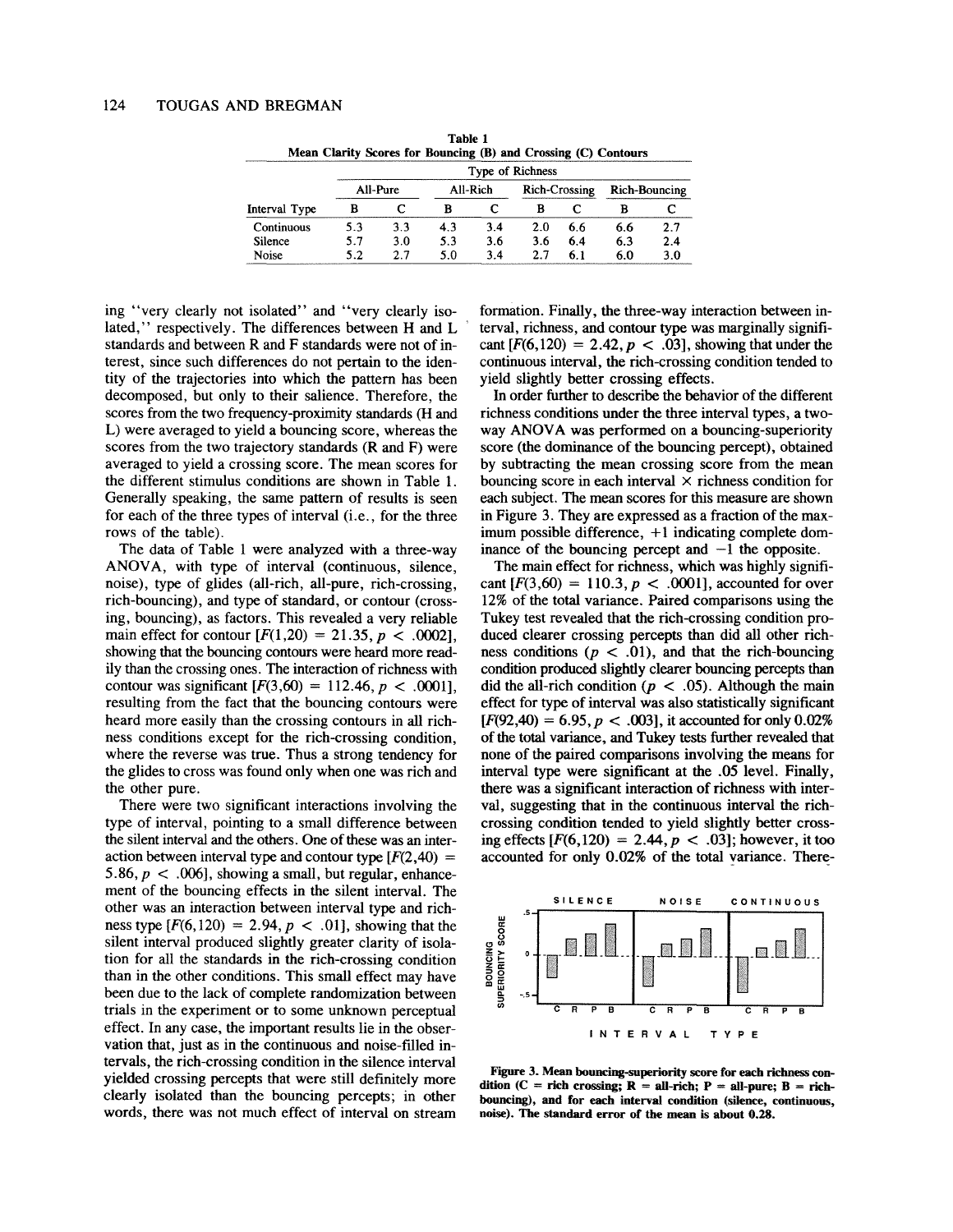bre, although the dominance of bouncing was not exactly he same in all intervals and not identically affected by he addition of richness, the differences were very small.

# DISCUSSION

There are several results of interest in this experiment. First, we will present the secondary one, concerning the Jominance of frequency proximity over trajectory as a principle of perceptual organization that we have observed in cases in which the stimulus pattern is composed of gliding tones of equal richness. This dominance has been observed instudies by van Noorden (1975), Deutsch *(1975),* and Tougas and Bregman (1985). The results of the present experiment are consistent with these studies, but they add new information, because the studies cited were done with two sequences of discrete tones alternating in time, whereas the present one was done with simultaneous continuous glides.

Some related results with glides have shown the relative weakness of the trajectory effect. Steiger and Bregman (1981) reported that when they alternated a pure-tone glide with a complex glide composed of two partials in an attempt to pull one partial out of the complex, there appeared to be no special capturing effect when the captor and target glides were aligned on a common trajectory. In another study, Dannenbring (1976) showed that when the peaks of alternately rising and falling frequency glide were deleted and replaced with noise, there was no perceptual extrapolation of the incomplete glide; instead, there seemed to be considerable rounding off of the trajectory of the glide.

The present finding that the rich-crossing condition favored crossing percepts does not contradict these two experiments. Our finding does not imply the presence of a trajectory effect per se, since the glides on the same trajectory also had the same harmonic structure; rather, it supports the results obtained by Halpern (1977), McAdams and Bregman (1979), and Tougas and Bregman (1985), which suggest that harmonic structure affects grouping.

The major finding of the present experiment is the striking similarity in the stream organizations across the three types of intervals. As can be seen in Figure 3, the three intervals yielded essentially the same stream formation and responded in the same way to the added harmonics. The finding that auditory streaming processes yielded the same perceptual organization independently of the presence or absence of perceptual restoration lends support to the idea that perceived continuity depends on the formation of streams. The results of the present experiment appear to us to be explainable in terms of a two-stage process. First, auditory streams were formed as a result of the competition between heuristics for grouping (see Bregman, 1978, in press). Then, the presence of acoustic information which suggested that part of the two streams had been masked activated a perceptual continuity mechanism, which acted to fill in the gaps, avoiding discontinuities within the already formed streams. This account views perceived continuity as a process of interpolation between events that lie within an already formed auditory stream and as a process that cannot affect the formation of such streams.

To the best of our knowledge, the present experiment is the only one to have contained a condition that was expected to yield the perceptual restoration of the continuity of two streams concurrently. This was done in a situation in which the two streams themselves were created by stream-forming heuristics. Remember that the glides occurred simultaneously. Their perception as separate simultaneous sounds occurred on the basis of differences in frequency movement of the ascending and descending glides. Segregation based on frequency modulation has been demonstrated in unpublished research by Halpern (1977), cited by McAdams and Bregman (1979) and by Bregman and Doehring (1984).

The small differences between the effects obtained in the three intervals are explainable in fairly straightforward ways. For example, the slightly greater bouncingsuperiority score obtained for the silent interval may be accounted for by the effect of frequency separation on auditory streaming (Bregman & Campbell, 1971; van Noorden, 1975). More specifically, the gap of silence separating adjacent glides slightly favors bouncing, since the frequency distance across which the bouncing glides must be joined is less than the distance across which the crossing glides must be joined in this condition. Similarly, the lack of a gap of silence in the continuous interval, by not separating the frequencies that have to be grouped, may intensify the effects of similarity-based grouping and account for the slightly clearer crossing percepts found for the rich-crossing condition. In any case, these differences that depend on the contents of the interval are very minimal, and they are overshadowed by the obvious similarities of the stream organizations across different types of intervals.

## **REFERENCES**

- BREGMAN, A. S. (1978). Auditory streaming: Competition among altentative organizations. *Perception & Psychophysics,* 23, 391-398.
- **BREGMAN,** A. **5.** (1981). Asking the "what for" question in auditory perception. InM. Kubovy & J. R. Pomerantz (Eds.), *Perceptual organization* (pp. 99-118). Hillsdale, NJ: Erlbaum.
- **BREGMAN,** A. S. (1984). Auditory scene analysis. In *Proceedings of the Seventh International Conference on PatternRecognition* (pp. 168- 175). Silver Spring, MD: IEEE Computer Society Press.
- BREGMAN, A. S. (in press). *Auditory scene analysis.* Cambridge, MA: MIT Press.
- **BREGMAN, A. S.,** *&* CAMPBELL, *G.* L. (1971). Primary auditory stream segregation and perception of order in rapid sequences of tones. *Journal of Experimental Psychology,* **89,** 244-249.
- BREGMAN, A. S., & DOEHRING, P. (1984). Fusion of simultaneous tonal glides: The role of parallelness and simple frequency relations. *Perception & Psychophysics,* 36, 251-256.
- **CIOCCA,** V., *&* BREGMAN, A. S. (1987). Perceived continuity of gliding and steady-state tones through interrupting noise. *Perception & Psychophysics,* 42, 476-484.